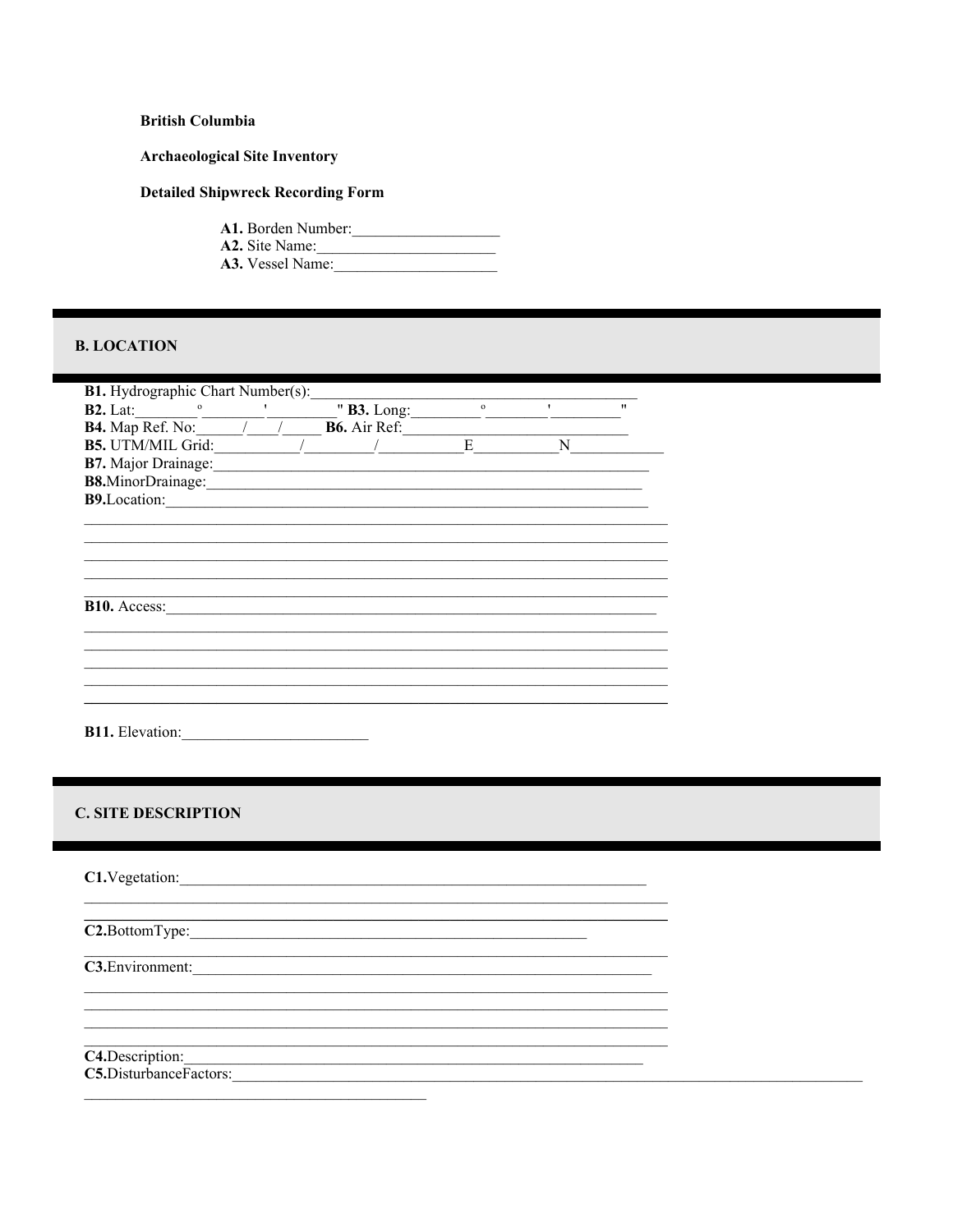## **D. WRECK DESCRIPTION**

| <b>D1.</b> Hull Orientation: $\underline{\hspace{1cm}}$ <b>D2.</b> Measurement Units: $\underline{\hspace{1cm}}$ <b>D3.</b> Site Size: $\underline{\hspace{1cm}}$ <b>x</b> $\underline{\hspace{1cm}}$ <b>D4.</b> Wreck Dimensions: $\underline{\hspace{1cm}}$ <b>x</b> | D5.FeatureLocation(s):                                                                                                                                                                                                         |  |
|------------------------------------------------------------------------------------------------------------------------------------------------------------------------------------------------------------------------------------------------------------------------|--------------------------------------------------------------------------------------------------------------------------------------------------------------------------------------------------------------------------------|--|
|                                                                                                                                                                                                                                                                        |                                                                                                                                                                                                                                |  |
| <b>D6.</b> Vessel Length: <b>D7.</b> Vessel Breadth: <b>D8.</b> Depth of Hold: <b>D9.</b> No. of Decks: <b>D10.</b> No. of Hatches:                                                                                                                                    |                                                                                                                                                                                                                                |  |
|                                                                                                                                                                                                                                                                        |                                                                                                                                                                                                                                |  |
|                                                                                                                                                                                                                                                                        | D12. Hull Construction Style:                                                                                                                                                                                                  |  |
|                                                                                                                                                                                                                                                                        | D15. Hull Sheathing: 2002 and 2003 and 2003 and 2003 and 2003 and 2003 and 2003 and 2003 and 2003 and 2003 and 2003 and 2003 and 2003 and 2003 and 2003 and 2003 and 2003 and 2003 and 2003 and 2003 and 2003 and 2003 and 200 |  |
|                                                                                                                                                                                                                                                                        | D16. Rudder:                                                                                                                                                                                                                   |  |
|                                                                                                                                                                                                                                                                        |                                                                                                                                                                                                                                |  |
|                                                                                                                                                                                                                                                                        | Misc. Comments:                                                                                                                                                                                                                |  |
|                                                                                                                                                                                                                                                                        |                                                                                                                                                                                                                                |  |
|                                                                                                                                                                                                                                                                        |                                                                                                                                                                                                                                |  |
|                                                                                                                                                                                                                                                                        |                                                                                                                                                                                                                                |  |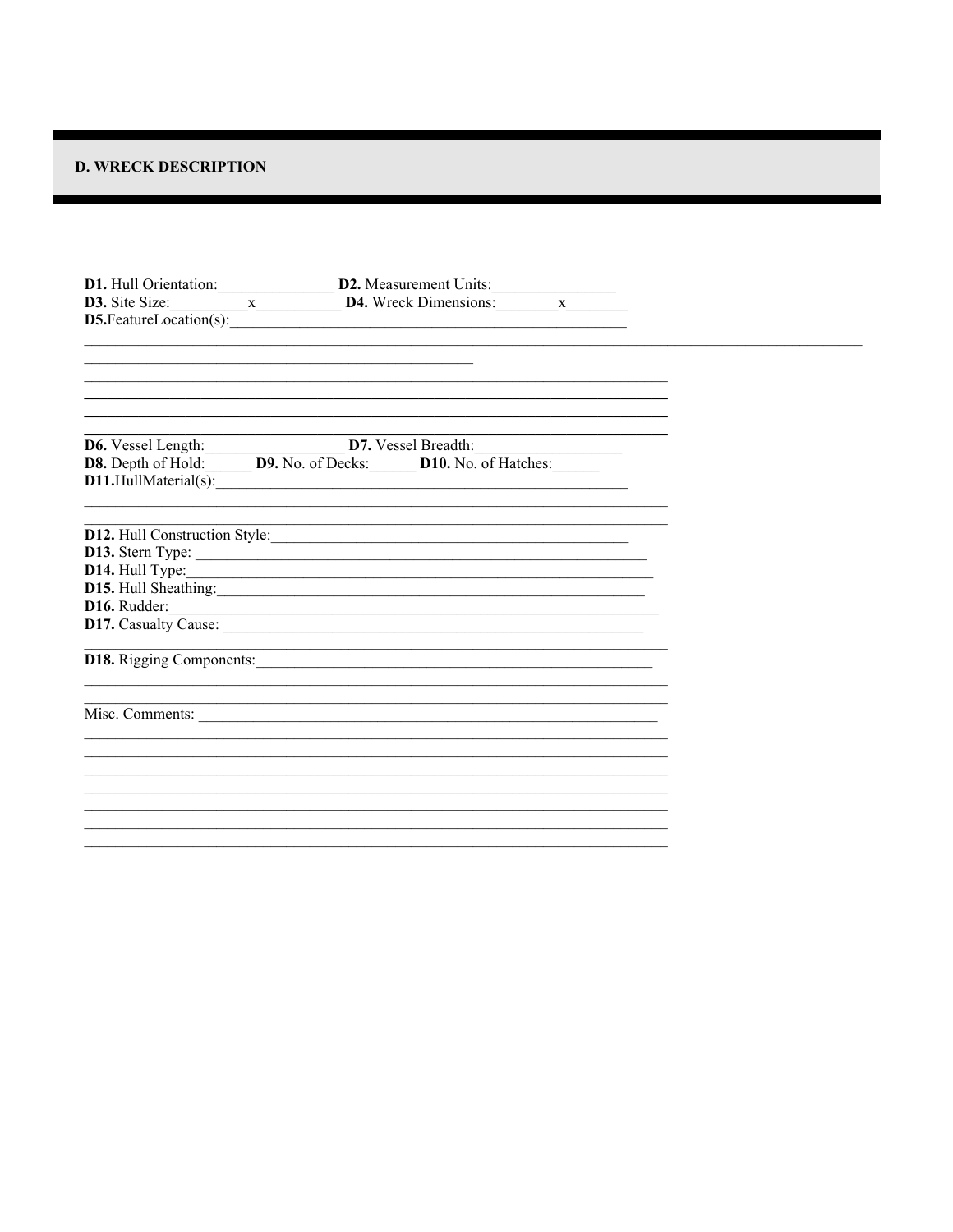## E. SCANTLINGS/FASTENINGS

| E3. Mast $Step(s)$ :                                                            |                                                                                                                        |
|---------------------------------------------------------------------------------|------------------------------------------------------------------------------------------------------------------------|
| <b>E4.</b> Stem Post: s _____ m _____ 1 _____ <b>E5.</b> Stern Post: s ______ m |                                                                                                                        |
|                                                                                 |                                                                                                                        |
|                                                                                 |                                                                                                                        |
|                                                                                 | <b>E8.</b> Engine Mounts: $\overline{w_1}$ <b>E9.</b> Ceiling: <b>E10.</b> Hull Planking: <b>E11.</b> Hull Fastenings: |
| $E12.$ Knees:                                                                   |                                                                                                                        |
|                                                                                 |                                                                                                                        |
| Misc. Comments:                                                                 |                                                                                                                        |
|                                                                                 |                                                                                                                        |
|                                                                                 |                                                                                                                        |
|                                                                                 |                                                                                                                        |
|                                                                                 |                                                                                                                        |
|                                                                                 |                                                                                                                        |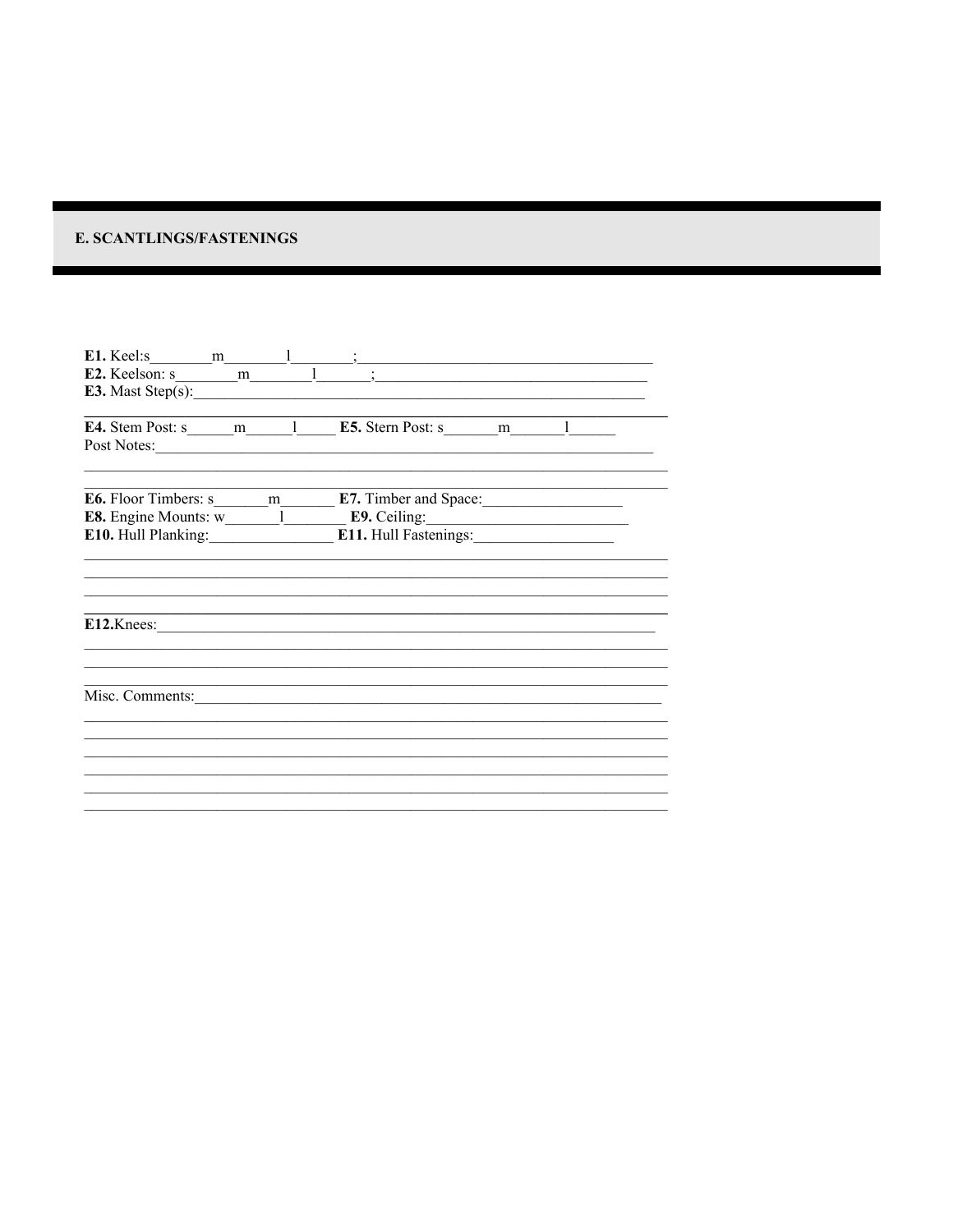# F. MACHINERY/EQUIPMENT

| F1. Propulsion:                                                                                                                                                                                                                                                                                                |                                                                                                                     |  |      |      |
|----------------------------------------------------------------------------------------------------------------------------------------------------------------------------------------------------------------------------------------------------------------------------------------------------------------|---------------------------------------------------------------------------------------------------------------------|--|------|------|
| F2. No. of Engines: F3. No. of Engine Cylinders:                                                                                                                                                                                                                                                               |                                                                                                                     |  |      |      |
| F4. Cylinder Diameter(s): $\qquad \qquad ; \qquad \qquad ; \qquad \qquad ; \qquad \qquad ; \qquad \qquad ; \qquad \qquad$                                                                                                                                                                                      |                                                                                                                     |  |      |      |
| F5. Engine Manufacture Marks: 1997 Manufacture Marks: 1997                                                                                                                                                                                                                                                     |                                                                                                                     |  |      |      |
| F6. Number of Boilers: ________;                                                                                                                                                                                                                                                                               |                                                                                                                     |  |      |      |
|                                                                                                                                                                                                                                                                                                                |                                                                                                                     |  |      |      |
|                                                                                                                                                                                                                                                                                                                |                                                                                                                     |  |      |      |
|                                                                                                                                                                                                                                                                                                                |                                                                                                                     |  |      |      |
|                                                                                                                                                                                                                                                                                                                |                                                                                                                     |  |      |      |
| F11. Steering Gear Type: 1997                                                                                                                                                                                                                                                                                  |                                                                                                                     |  |      |      |
| F12. Capstan/Windlass:                                                                                                                                                                                                                                                                                         | <u> 1989 - Johann John Stone, meny ambany amin'ny fivondronan-kaominin'i Paris (no ben'ny faritr'i Nord-Amerika</u> |  |      |      |
| F13. Donkey Engine:                                                                                                                                                                                                                                                                                            |                                                                                                                     |  |      |      |
| F14. Pump Description: $\frac{w}{1}$ $\frac{1}{w}$ $\frac{1}{w}$ $\frac{1}{w}$ $\frac{1}{w}$ $\frac{1}{w}$ $\frac{1}{w}$ $\frac{1}{w}$ $\frac{1}{w}$ $\frac{1}{w}$ $\frac{1}{w}$ $\frac{1}{w}$ $\frac{1}{w}$ $\frac{1}{w}$ $\frac{1}{w}$ $\frac{1}{w}$ $\frac{1}{w}$ $\frac{1}{w}$ $\frac{1}{w}$ $\frac{1}{w}$ |                                                                                                                     |  |      |      |
|                                                                                                                                                                                                                                                                                                                |                                                                                                                     |  |      | lbs; |
| $W$ and $\frac{1}{2}$ and $\frac{1}{2}$ are $\frac{1}{2}$ and $\frac{1}{2}$ are $\frac{1}{2}$ and $\frac{1}{2}$ are $\frac{1}{2}$ and $\frac{1}{2}$ are $\frac{1}{2}$ and $\frac{1}{2}$ are $\frac{1}{2}$ and $\frac{1}{2}$ are $\frac{1}{2}$ and $\frac{1}{2}$ are $\frac{1}{2}$ and $\frac$                  |                                                                                                                     |  | lbs: |      |
| $\overline{\phantom{a}}$<br>W                                                                                                                                                                                                                                                                                  |                                                                                                                     |  | lbs  |      |
| F17. Armament Description:                                                                                                                                                                                                                                                                                     |                                                                                                                     |  |      |      |
|                                                                                                                                                                                                                                                                                                                |                                                                                                                     |  |      |      |
| Misc. Comments: <u>Comments:</u>                                                                                                                                                                                                                                                                               |                                                                                                                     |  |      |      |
|                                                                                                                                                                                                                                                                                                                |                                                                                                                     |  |      |      |
|                                                                                                                                                                                                                                                                                                                |                                                                                                                     |  |      |      |
|                                                                                                                                                                                                                                                                                                                |                                                                                                                     |  |      |      |
|                                                                                                                                                                                                                                                                                                                |                                                                                                                     |  |      |      |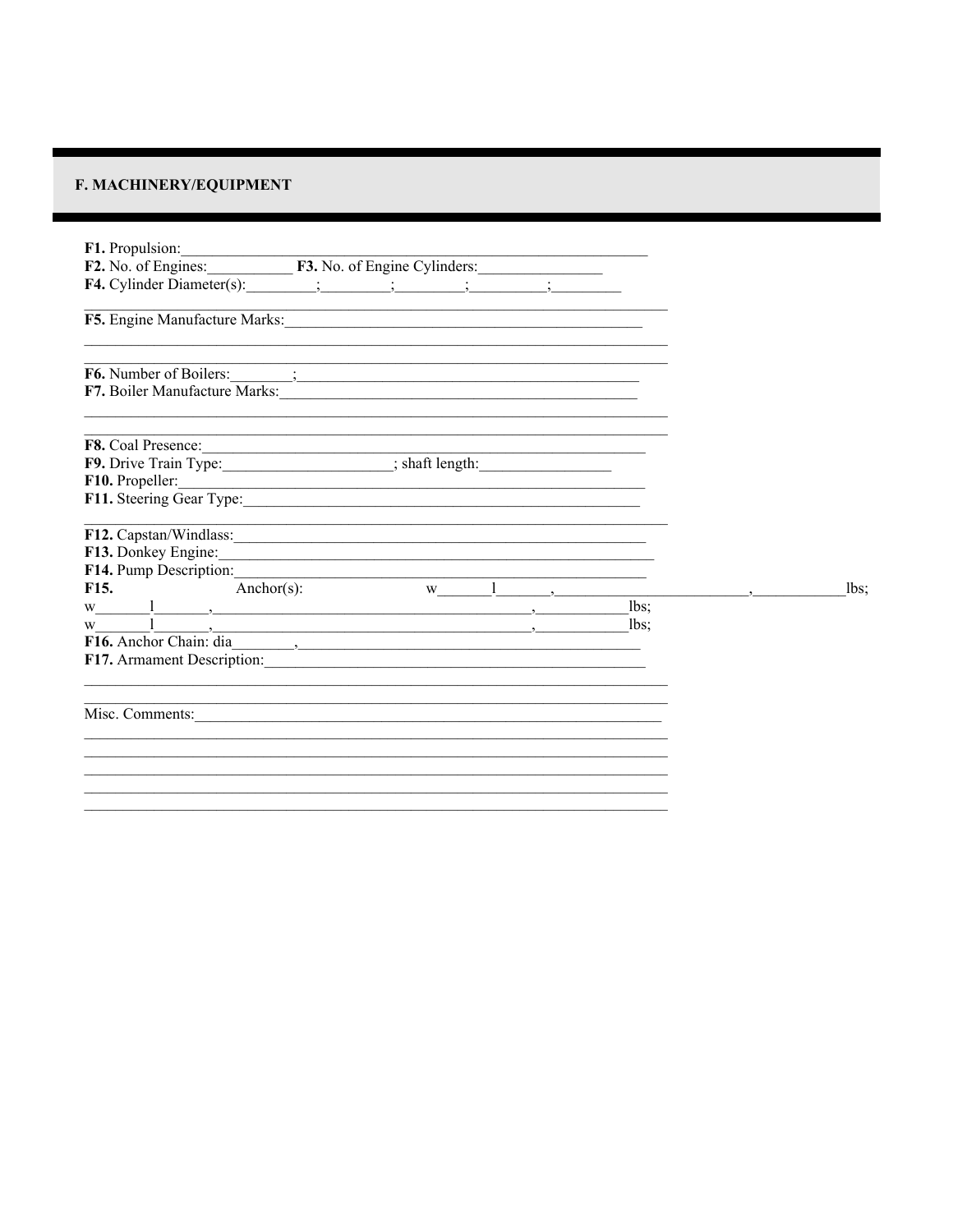# **G. ARTIFACTS**

G1.CargoArtifacts: <u> 1990 - Johann Barbara, martin a</u> <u> 1989 - Johann John Stein, mars an deutscher Stein († 1958)</u> G2. Shipboard Artifacts: <u> 1989 - Andrea Barbara, presidente de la contrada de la contrada de la contrada de la contrada de la contrada</u> G3. Artifacts Removed:  $\overline{\phantom{a}}$ <u> 1989 - Johann John Stone, mars eta bainar eta bainar eta baina eta baina eta baina eta baina eta baina eta b</u>